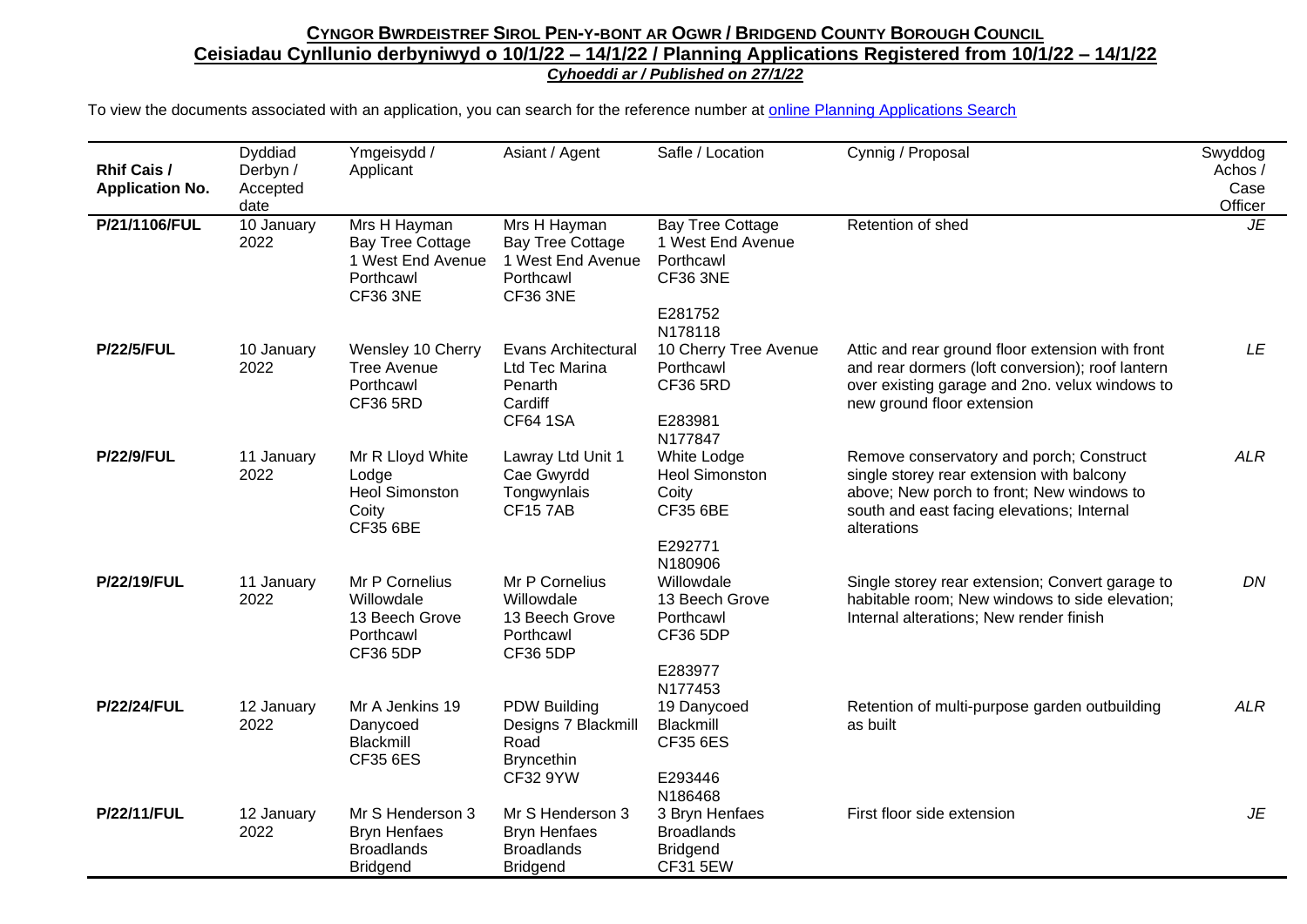| Rhif Cais /<br><b>Application No.</b> | Dyddiad<br>Derbyn /<br>Accepted<br>date | Ymgeisydd /<br>Applicant                                                                     | Asiant / Agent                                                                             | Safle / Location                                                                                       | Cynnig / Proposal                                                                                                                                                                        | Swyddog<br>Achos /<br>Case<br>Officer |
|---------------------------------------|-----------------------------------------|----------------------------------------------------------------------------------------------|--------------------------------------------------------------------------------------------|--------------------------------------------------------------------------------------------------------|------------------------------------------------------------------------------------------------------------------------------------------------------------------------------------------|---------------------------------------|
|                                       |                                         | <b>CF31 5EW</b>                                                                              | <b>CF31 5EW</b>                                                                            |                                                                                                        |                                                                                                                                                                                          |                                       |
|                                       |                                         |                                                                                              |                                                                                            | E288323<br>N179604                                                                                     |                                                                                                                                                                                          |                                       |
| <b>P/22/1/FUL</b>                     | 12 January<br>2022                      | R Cernecka 9 Heol<br>y Nant<br><b>Bridgend</b><br><b>CF31 4HT</b>                            | <b>K-Architects</b><br>Design Studios<br>18 Llwyn Coch<br><b>Broadlands</b>                | 9 Heol Y Nant<br><b>Bridgend</b><br><b>CF31 4HT</b>                                                    | A new vehicular access from the public<br>highway with dropped kerb; remodelling of the<br>sloping grass verge, public footpath and front<br>garden to create a new crossover leading to | DN                                    |
|                                       |                                         |                                                                                              | <b>Bridgend</b><br><b>CF31 5BJ</b>                                                         | E289551<br>N180117                                                                                     | new car parking spaces within the boundary of<br>9 Heol y Nant                                                                                                                           |                                       |
| <b>P/22/27/FUL</b>                    | 12 January<br>2022                      | Mr R Evenden 8<br><b>Brynawel</b><br><b>Bryntirion</b><br><b>Bridgend</b><br><b>CF31 4DL</b> | <b>PDW Building</b><br>Designs 7 Blackmill<br>Road<br><b>Bryncethin</b><br><b>CF32 9YW</b> | 8 Brynawel<br><b>Bryntirion</b><br><b>Bridgend</b><br><b>CF31 4DL</b>                                  | Remove garage; construct two storey side<br>extension                                                                                                                                    | JE                                    |
| <b>P/22/18/FUL</b>                    | 12 January<br>2022                      | R Cullen Rest View<br>Heol Ton<br>Ton Kenfig<br><b>Bridgend</b><br><b>CF33 4PS</b>           | P J Lee Architect 2<br>Court Road<br><b>Bridgend</b><br><b>CF31 1BN</b>                    | E288935<br>N180003<br><b>Rest View</b><br>Heol Ton<br>Ton Kenfig<br><b>Bridgend</b><br><b>CF33 4PS</b> | Demolish dwelling and construction of a<br>replacement 3 bedroom dwelling                                                                                                                | LE                                    |
|                                       |                                         |                                                                                              |                                                                                            | E280522                                                                                                |                                                                                                                                                                                          |                                       |
| <b>P/22/29/FUL</b>                    | 13 January<br>2022                      | Mr & Mrs G Morgan<br>1 Ysbryd Y Coed<br>Penyfai<br><b>CF31 4GF</b>                           | Alun Arthur<br>Architects 2 Gold<br><b>Street</b><br>Cardiff<br>CF24 0LF                   | N180974<br>1 Ysbryd y Coed<br>Penyfai<br><b>CF31 4GF</b><br>E289628                                    | Rear single storey extension to detached<br>dwelling; demolish single storey side extension                                                                                              | JE                                    |
| P/21/1138/FUL                         | 13 January<br>2022                      | Mr & Mrs Mountford<br>7 Ffordd Maendy<br>Ynysawdre<br>CF32 9EZ                               | David Hand 6 West<br>Grove<br>Merthyr Tydfil<br><b>CF47 8HJ</b>                            | N181875<br>7 Ffordd Maendy<br>Ynysawdre<br>CF32 9EZ<br>E290652<br>N184193                              | Single storey wrap-around rear extension with<br>integral single garage to side and replacement<br>of existing 1.8m boundary fence with brick<br>boundary wall to match existing         | <b>ES</b>                             |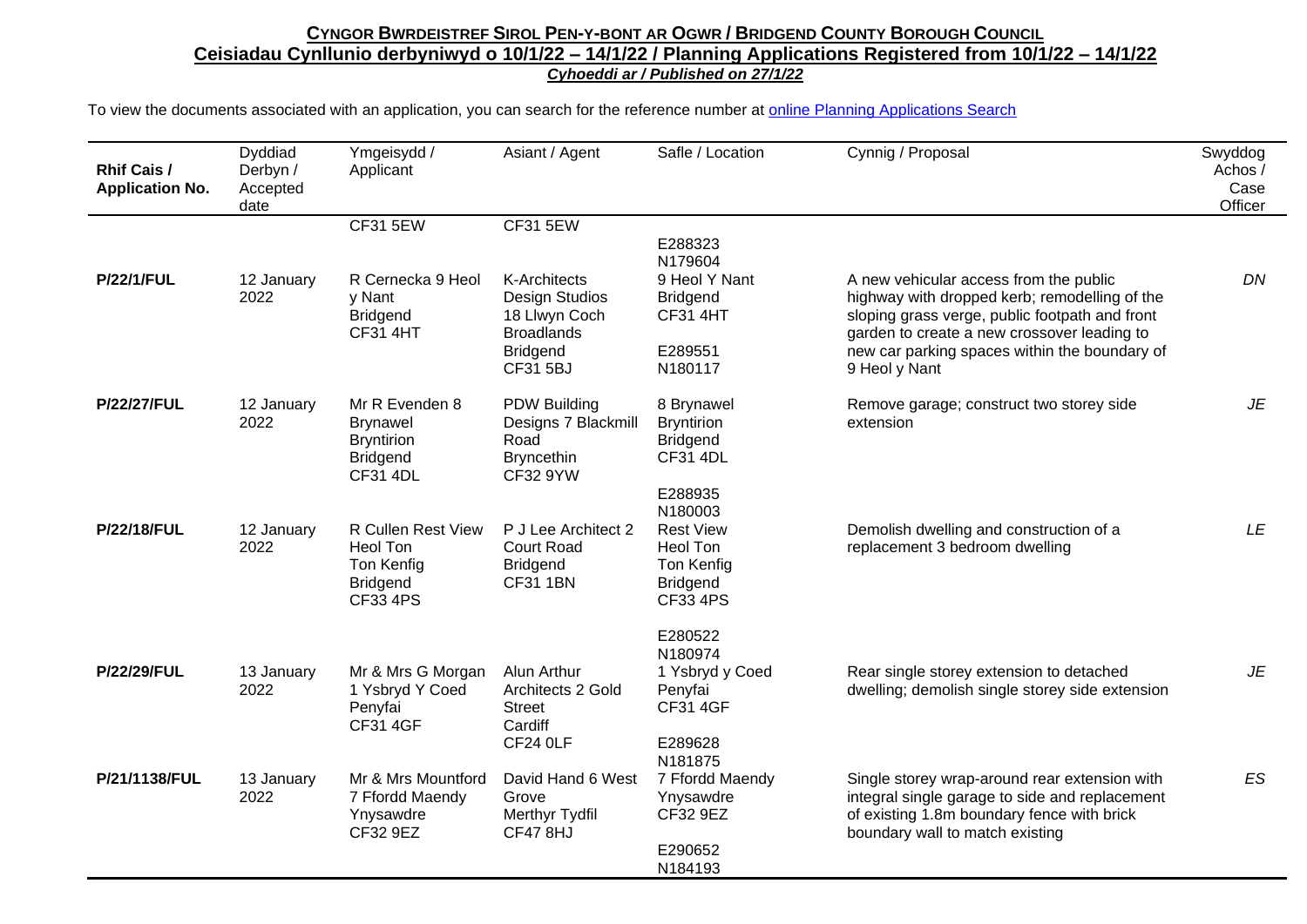| <b>Rhif Cais /</b><br><b>Application No.</b> | Dyddiad<br>Derbyn /<br>Accepted<br>date | Ymgeisydd /<br>Applicant                                                                              | Asiant / Agent                                                                                                    | Safle / Location                                                                              | Cynnig / Proposal                                                                                                                                                                                  | Swyddog<br>Achos /<br>Case<br>Officer |
|----------------------------------------------|-----------------------------------------|-------------------------------------------------------------------------------------------------------|-------------------------------------------------------------------------------------------------------------------|-----------------------------------------------------------------------------------------------|----------------------------------------------------------------------------------------------------------------------------------------------------------------------------------------------------|---------------------------------------|
| A/21/20/ADV                                  | 13 January<br>2022                      | Dockside Bar &<br>Grill 2-4 Dock<br><b>Street</b><br>Porthcawl<br><b>CF36 3BL</b>                     | Dockside Bar &<br>Grill 2-4 Dock<br><b>Street</b><br>Porthcawl<br><b>CF36 3BL</b>                                 | Dockside Bar & Grill<br>2-4 Dock Street<br>Porthcawl<br><b>CF36 3BL</b><br>E281178<br>N176694 | Illuminated advertisement signage on side of<br>building and facing the road                                                                                                                       | LE                                    |
| <b>P/22/14/FUL</b>                           | 13 January<br>2022                      | Miss N John 9<br><b>Brynawel</b><br><b>Bettws</b><br>CF32 8SA                                         | <b>GT Developments</b><br>Ltd Unit 5 George<br>Thomas Avenue<br>Brynmenyn<br><b>Industrial Estate</b><br>CF32 9SQ | 9 Brynawel<br><b>Bettws</b><br>CF32 8SA<br>E290060<br>N187447                                 | Remove utility room; construct single storey<br>side/rear wrap around extension                                                                                                                    | DN                                    |
| <b>P/22/15/FUL</b>                           | 13 January<br>2022                      | Miss K Harris 1<br>Clos Henblas<br><b>Broadlands</b><br><b>CF31 5EU</b>                               | Fine Line Arch.<br>Services Ltd 30<br>Pond Mawr<br>Maesteg<br>CF34 0NG                                            | 1 Clos Henblas<br><b>Broadlands</b><br><b>CF31 5EU</b><br>E288361<br>N179576                  | Remove conservatory & existing extension;<br>construct new two storey extension to rear<br>elevation to provide kitchen/dining/living<br>area/bedrooms; install new windows to<br>bathroom/ensuite | JE                                    |
| <b>P/22/16/FUL</b>                           | 13 January<br>2022                      | Mr S Emms 4<br><b>Hutchwns Close</b><br>Porthcawl<br><b>CF36 3LD</b>                                  | Fine Line Arch.<br>Services Ltd 30<br>Pond Mawr<br>Maesteg<br>CF34 0NG                                            | 4 Hutchwns Close<br>Porthcawl<br><b>CF36 3LD</b><br>E280975<br>N177289                        | Convert roof space to bedroom and en-suite;<br>construct rear dormer with Juliet balcony                                                                                                           | JE                                    |
| <b>P/22/17/FUL</b>                           | 13 January<br>2022                      | Mr M Rossini 45<br><b>West Drive</b><br>Porthcawl<br><b>CF36 3HS</b>                                  | Fine Line Arch.<br>Services Ltd 30<br>Pond Mawr<br>Maesteg<br>CF34 0NG                                            | 45 West Drive<br>Porthcawl<br><b>CF36 3HS</b><br>E280922<br>N177155                           | Remove kitchen; Construct two storey/single<br>storey side/rear extension; Provide<br>lounge/viewing room in existing/new roofspace;<br>Extend front bay                                           | LE                                    |
| <b>T/22/3/CON</b>                            | 13 January<br>2022                      | <b>Taylor Wimpey</b><br><b>Eastern Business</b><br>Park<br>Building 2<br>Wern Fawr Lane<br>St Mellons | <b>Treescene Ltd The</b><br><b>Walled Garden</b><br>Old<br>Coedarhydyglyn<br>St Nicholas<br>Cardiff               | St Johns School<br><b>Church Street</b><br>Porthcawl<br><b>CF36 5NP</b><br>E283823            | Remove 4no. sycamore trees (G86) located on<br>the southern boundary                                                                                                                               | <b>JEJ</b>                            |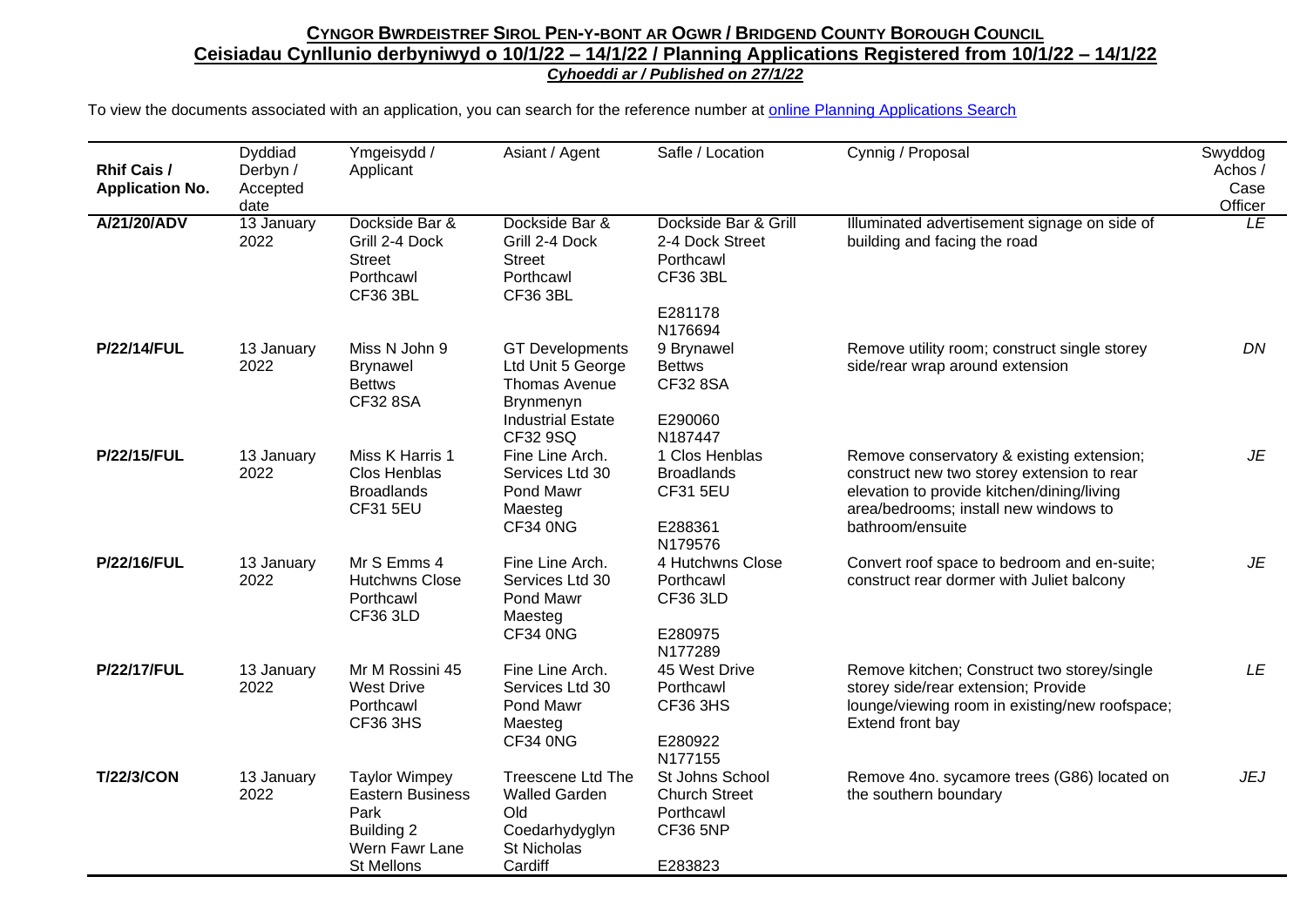| <b>Rhif Cais /</b><br><b>Application No.</b> | Dyddiad<br>Derbyn /<br>Accepted<br>date | Ymgeisydd /<br>Applicant                                                             | Asiant / Agent                                                                                        | Safle / Location                                                              | Cynnig / Proposal                                                                              | Swyddog<br>Achos /<br>Case<br>Officer |
|----------------------------------------------|-----------------------------------------|--------------------------------------------------------------------------------------|-------------------------------------------------------------------------------------------------------|-------------------------------------------------------------------------------|------------------------------------------------------------------------------------------------|---------------------------------------|
|                                              |                                         | Cardiff<br>CF3 5EA                                                                   | CF5 6SG                                                                                               | N177433                                                                       |                                                                                                |                                       |
| <b>P/22/21/FUL</b>                           | 13 January<br>2022                      | Mr R Lewis 40 Mill<br><b>Street</b><br>Maesteg<br>CF34 9HT                           | <b>GT Developments</b><br>Ltd Unit 5 George<br>Thomas Avenue<br>Brynmenyn<br><b>Industrial Estate</b> | 40 Mill Street<br>Maesteg<br><b>CF34 9HT</b><br>E286280                       | Remove porch; Construct two storey/first floor<br>rear extension; Single storey side extension | JE                                    |
|                                              |                                         |                                                                                      | CF32 9SQ                                                                                              | N17720                                                                        |                                                                                                |                                       |
| <b>P/22/22/FUL</b>                           | 13 January<br>2022                      | Mrs L Lewis 9<br>Cavan Row<br>Maesteg<br><b>CF34 0AN</b>                             | Fine Line Arch.<br>Services Ltd 30<br>Pond Mawr<br>Maesteg<br>CF34 0NG                                | 9 Cavan Row<br>Maesteg<br><b>CF34 0AN</b><br>E285078                          | Enlarge existing porch to front elevation                                                      | ES                                    |
|                                              |                                         |                                                                                      |                                                                                                       | N191757                                                                       |                                                                                                |                                       |
| P/21/1057/OUT                                | 14 January<br>2022                      | <b>First Rate Products</b><br>Ltd 11 Salisbury<br>Road<br>Maesteg<br>CF34 9EG        | <b>First Rate Products</b><br>Ltd 11 Salisbury<br>Road<br>Maesteg<br>CF34 9EG                         | Land rear of 37-46<br>Salisbury Road<br>Maesteg<br><b>CF34 9EG</b>            | Outline application for 4 dwellings (to reserve<br>scale and layout)                           | LE                                    |
|                                              |                                         |                                                                                      |                                                                                                       | E284938                                                                       |                                                                                                |                                       |
| <b>P/22/3/FUL</b>                            | 14 January<br>2022                      | M John Ty Delfryn<br>Llangeinor<br><b>CF32 8PN</b>                                   | Drawing Design 3<br><b>Green Acre Drive</b><br>Tonypandy<br><b>CF40 1DA</b>                           | N191019<br>Ty Delfryn<br>Llangeinor<br><b>CF32 8PN</b>                        | Construction of an entrance porch to the front<br>elevation                                    | DN                                    |
|                                              |                                         |                                                                                      |                                                                                                       | E291460                                                                       |                                                                                                |                                       |
| <b>T/22/2/CON</b>                            | 14 January<br>2022                      | CADW Ty Afon<br><b>Bedwas Road</b><br><b>Bedwas</b><br>Caerphilly<br><b>CF83 8WT</b> | CADW Ty Afon<br><b>Bedwas Road</b><br><b>Bedwas</b><br>Caerphilly<br><b>CF83 8WT</b>                  | N187602<br><b>Coity Castle</b><br>Coity<br><b>Bridgend</b><br><b>CF35 6BA</b> | Remove tree in south west corner of the<br>grounds of the castle                               | SG                                    |
|                                              |                                         |                                                                                      |                                                                                                       | E292266                                                                       |                                                                                                |                                       |
| <b>P/22/7/FUL</b>                            | 14 January<br>2022                      | Mr C Donvan 28<br>Penyrallt Avenue<br>Litchard                                       | <b>Reds Development</b><br>Services Ltd 23<br>Heol y Delyn                                            | N181472<br>31 Fulmar Road<br>Porthcawl<br><b>CF36 3PN</b>                     | Modification of existing roof to reduce height to<br>6.150m above ground level                 | <b>ALR</b>                            |